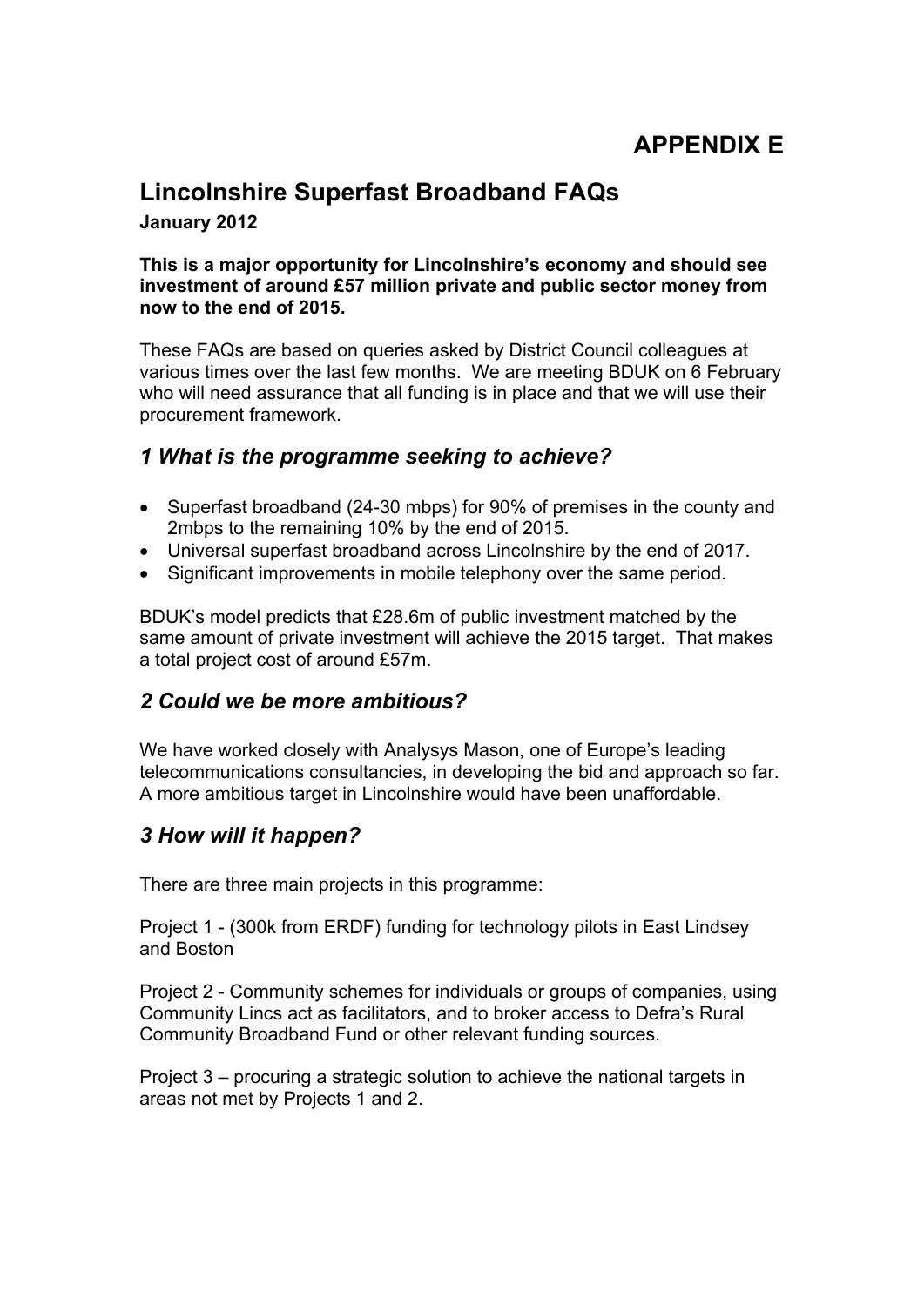#### *4 When will we see a difference?*

The £300k ERDF funding allocated to Project 1 must be committed by 31 March this year and work is already underway with East Lindsey and Boston around that.

Project 2 details at [www.onlincolnshire.org](http://www.onlincolnshire.org/) – see [http://www.onlincolnshire.org/How-we-can-help/Communities/Self-Help-](http://www.onlincolnshire.org/How-we-can-help/Communities/Self-Help-Guides)**[Guides](http://www.onlincolnshire.org/How-we-can-help/Communities/Self-Help-Guides)** 

The main strategic solution in Project 3 is planned on the basis of procuring in 2012 and rolling out in 2013-15. That is an ambitious timetable for what is the fifth largest programme in the country but one we are aiming to achieve.

### *5 What money is in place?*

Work with Analysys Mason has identified that it will cost around £57 million to meet the programme's targets. About half of that will come from the private sector.

£14.3 million has been secured in principle from BDUK. This must be match funded through:

- £10 million from LCC
- £300k ERDF PA2 funding (we are seeking more) currently limited to Project 2
- Balance of up to £4 million from Districts (less depending on extra external funding gained)

The county council has set aside significant funding for managing the procurement and external advice and does not intend using any of the above for that purpose.

### *6 How has the match funding request been calculated?*

Each District has been asked to contribute based on their proportion of premises in White Areas. That was the best and fairest way we could think of doing it. A range has been proposed as the gap will reduce if we secure more external funding. The county council has committed to keeping our contribution at £10 million so all the benefits of additional funding up to £4 million will go towards reducing Districts' match funding contributions.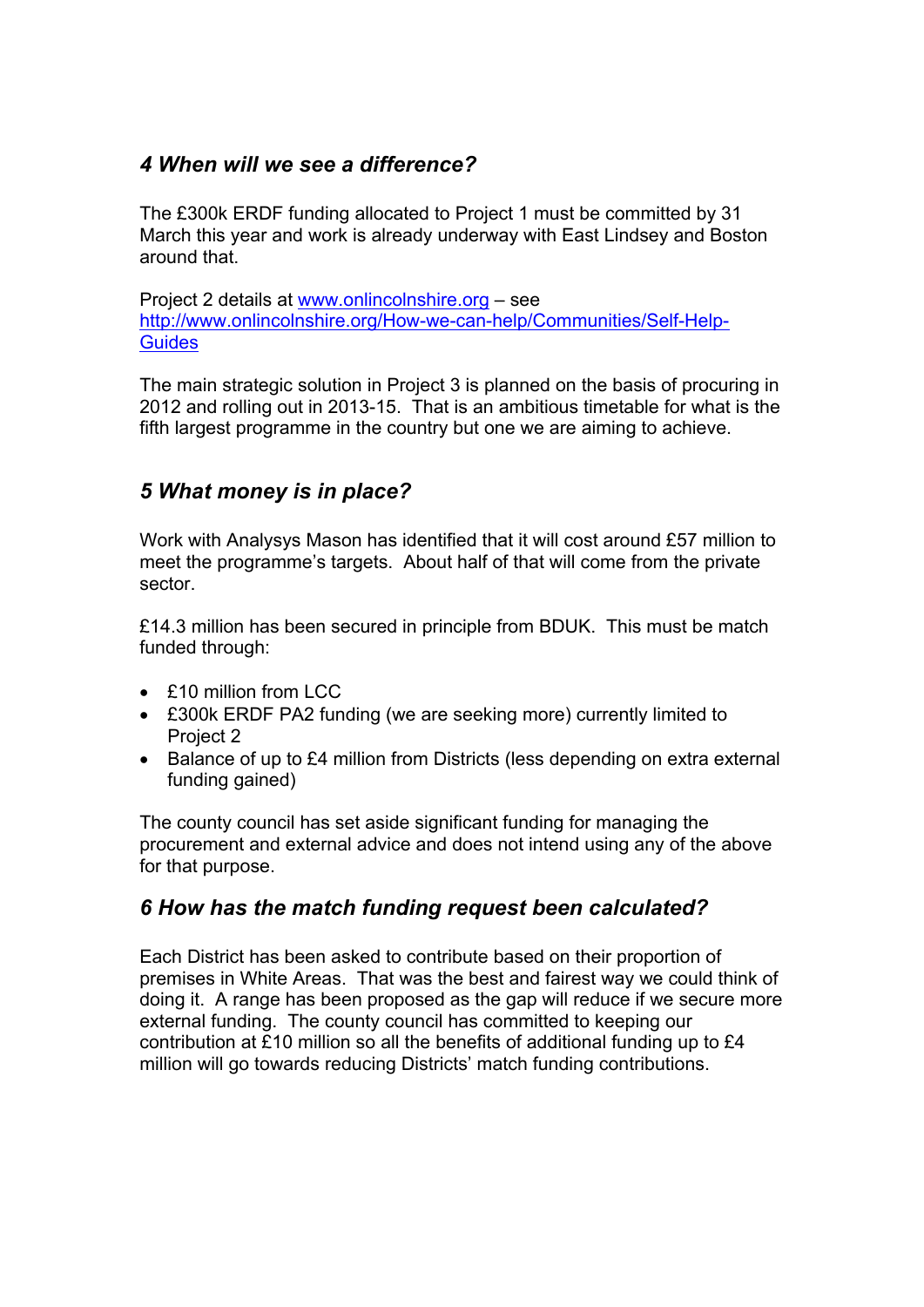### *7 What benefit will we get for our investment?*

Because the match funding is calculated on % White Area<sup>1</sup> premises, you should get the same benefit from the whole programme.

As a simple example, we would expect a District with 10% White Areas to be asked for between £400k and £270k contribution but to benefit from around £5.7m million total investment.

## *8 What if a District does not contribute?*

They will not have a voice in the governance and procurement so specific local needs may not be met.

### *9 How can local businesses benefit?*

Local technology firms will be able to bid for work under Projects 1 and 2. It is unlikely that any local technology firm would be able to bid for Project 3 because companies on the framework will have their own technology suppliers but we anticipate construction work might be sub-contracted locally.

### *10 How can I support my local communities to access DEFRA Rural Broadband funding*

Project 2 is using Community Lincs to broker this. You can help your communities by encouraging them to take part in that work. Further information is at [www.onlincolnshire.org](http://www.onlincolnshire.org/)

## *11 How can Districts be involved in governance?*

Districts currently have two ICT reps on the Lincolnshire Broadband Partnership. This can be modified if requested.

We suggest that lead Members from each Council meet regularly with the LCC lead Members on this (Cllrs Eddy Poll, Kelly Smith and Richard Davies) to build on political meetings held in the last few months.

### *12 Who decides who goes first and how will they do that?*

Project 1 only applies to East Lindsey and Boston as it is ERDF funding and is currently underway.

<sup>1</sup> See FAQ on White and Grey Areas for State Aid on page 4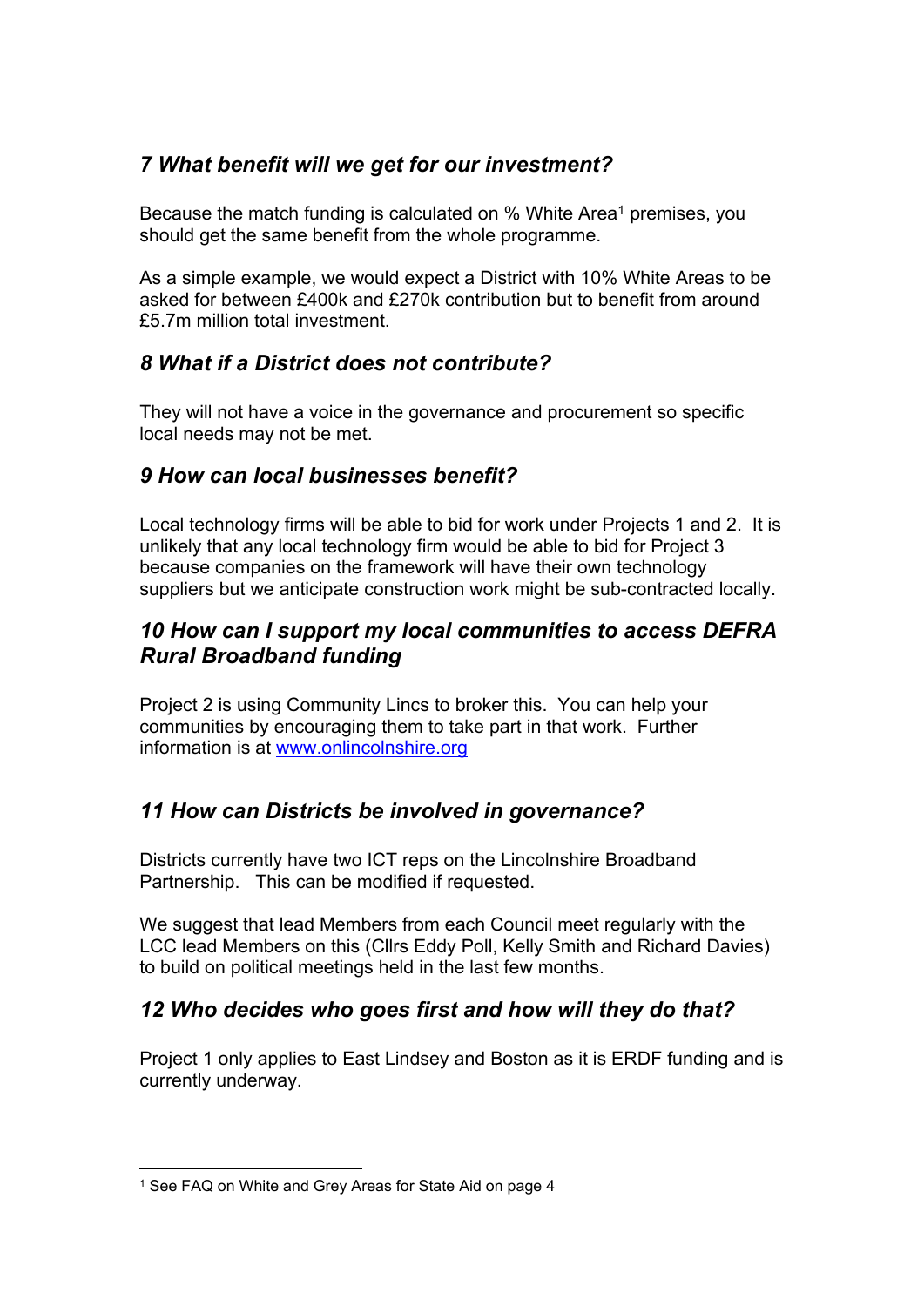Project 2 will depend on a combination of where communities come forward for support, and efforts to target communities with the poorest connectivity. Some districts are already helping to promote community self-help.

For Project 3, timing for each area will emerge from the procurement.

### *13 How will the procurement operate?*

Our BDUK bid said we would decide between using the BDUK framework and doing a local procurement.

Soft market testing before Christmas showed there is likely to be little take-up in a local procurement so it is most likely we will go through the BDUK national framework promised for April. The Framework route will be shorter so roll out will commence more quickly than doing a local procurement. BDUK are pushing for all projects to use their framework and will want an answer on 6 February.

#### *14 Could an individual property miss out?*

If an individual property currently receives 2mbps and ends up in the 'final 10%' it will not receive additional service. But if it is in the 90% it will receive the superfast service. Don't forget we are aiming for universal superfast coverage by 2017.

### *15 When will we know the rollout for each District?*

That will emerge from procurement and depend on private sector investment plans and priorities, the relative costs of different roll out plans and other factors.

### *16 Isn't this just a tax on rural communities?*

These projects involve state aid because the superfast broadband markets are failing in Lincolnshire.

## *17 What are White / Grey Areas for State Aid?*

These areas qualify for State Aid. Black Areas do not.

**White areas** – are where there is currently no service to the planned investment level (i.e. either 2mbps for 10% and superfast for 90%) and suppliers have confirmed that they have no plans to invest in those areas in the next three years.

An area will be classified as grey if **one** operator has deployed or plans to deploy a network in the next three years so that either the 10% or 90% target